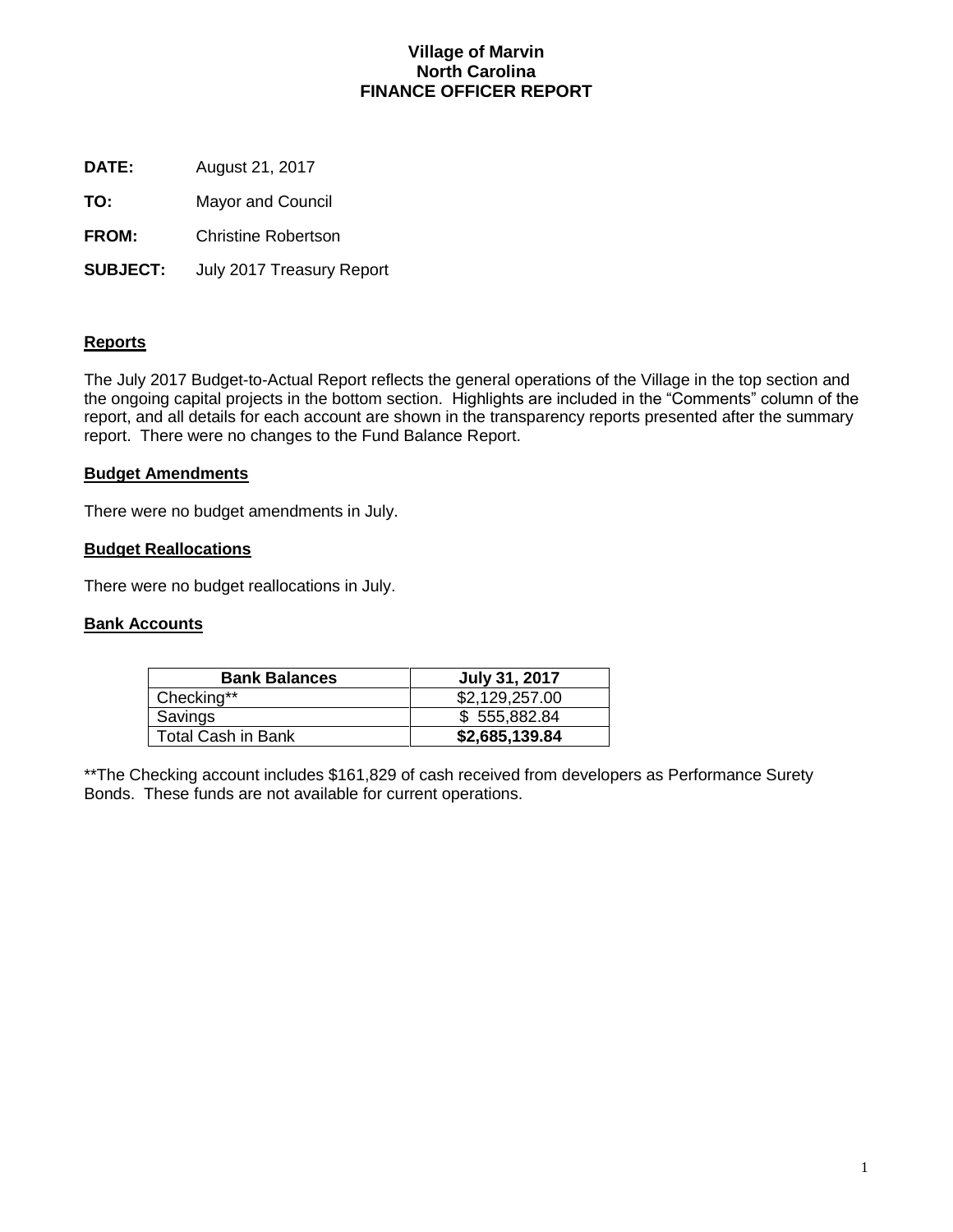| <b>Village of Marvin General Fund</b>          |                  |                                |                |                 |             |                                                                |
|------------------------------------------------|------------------|--------------------------------|----------------|-----------------|-------------|----------------------------------------------------------------|
| Profit & Loss Budget vs Actual (Summary Level) |                  |                                |                |                 |             |                                                                |
| Year to Date Ending July 31, 2017              |                  |                                |                |                 |             |                                                                |
|                                                |                  | Year to                        |                |                 |             |                                                                |
|                                                | <b>Monthly</b>   | Date Actual                    | Total          | <b>YTD Over</b> |             |                                                                |
|                                                | Actual           | thru July                      | Annual         | (Under)         |             | <b>Comments - See Transparency Report for Details</b>          |
|                                                |                  |                                |                |                 |             |                                                                |
|                                                | <b>July 2017</b> | 2017                           | <b>Budget</b>  | <b>Budget</b>   | % of Budget | of Current Month                                               |
| <b>Revenues</b>                                |                  |                                |                |                 |             |                                                                |
| 3001 · Ad Valorem                              | \$<br>444        | 444                            | 524,000        | (523, 556)      |             | 0.09% Tax bills are mailed in August.                          |
| 3200 · Motor Vehicle Tax                       | 4,119            | 4,119                          | 44,800         | (40, 681)       |             | 9.19% Collected monthly                                        |
| 3300 · Sales & Use Tax                         | 14,165           | 14,165                         | 160,000        | (145, 835)      |             | 8.85% Collected monthly                                        |
| 3400 · Alcoholic Beverage Tax                  | $\sim$           | $\blacksquare$                 | 25,000         | (25,000)        |             | 0.0% Collected in May                                          |
| 3500 · Utilities Sales Tax                     | ÷,               | ä,                             | 280,000        | (280,000)       |             | 0.0% Collected quarterly                                       |
| $3600 \cdot$ Zoning                            | 2,941            | 2,941                          | 11,421         | (8,480)         |             | 25.75% Permit fees & Barcroft Final Plat Review Fee            |
| 3700 · Interest & Misc. Revenues               | 14,543           | 14,543                         | 675            | 13,868          |             | 2,154.52% Interest and Roundabout Easement Purchase            |
| 3800 · Powell Bill Allocation                  | ÷,               | ÷.                             | 132,410        | (132, 410)      |             | 0.0% Collected in September and December                       |
| 3850 · Fee in Lieu for Green Space             | ÷,               | ä,                             | 20,000         | (20,000)        |             | 0.0% Pending                                                   |
| <b>Total Revenues</b>                          | 36,212           | 36,212                         | 1,198,306      | (1, 162, 094)   | 3.02%       |                                                                |
|                                                |                  |                                |                |                 |             |                                                                |
| <b>Expenditures</b>                            |                  |                                |                |                 |             |                                                                |
|                                                | 799              | 799                            | 10,050         | (9, 251)        | 7.95%       | NNO costs less \$400 collected from HOAs and local<br>business |
| 4000 · Community Outreach                      |                  |                                |                |                 |             | Annual dues for CCOG, NCLM, SOG and NCGFOA                     |
| 4100 · Dues & Subscriptions                    | 9,239<br>÷.      | 9,239<br>÷.                    | 13,342         | (4, 103)        | 69.25%      |                                                                |
| 4200 · Elections                               |                  |                                | 4,500          | (4,500.00)      | 0.0%        |                                                                |
| 4300 · Furnishings & Equipment                 | $\blacksquare$   | $\blacksquare$                 | 5,500          | (5,500)         | 0.0%        |                                                                |
| 4400 · Gifts                                   | $\overline{a}$   | $\overline{a}$                 | 500            | (500)           | 0.0%        |                                                                |
| 4500 · Insurance and Bonds                     | 12,141           | 12,141                         | 13,200         | (1,059)         | 91.98%      | Annual premiums for Workers Comp & Prop/Liability              |
| Transfer to Capital Projects - Roads           | 232,000          | 232,000                        | 232,000        | 0               | 100.0%      |                                                                |
| Transfer to Capital Projects - Greenways       | 14,900           | 14,900                         | 14,900         | $\mathbf 0$     | 100.0%      |                                                                |
| 4700 · Occupancy                               | 1,692            | 1,692                          | 27,726         | (26, 034)       | 6.1%        |                                                                |
| 4800 · Office Expenditures                     | 2,190            | 2,190                          | 23,280         | (21,090)        | 9.41%       | Regular monthly costs plus annual website contract             |
| 5000 · Professional Services                   | 4,231            | 4,231                          | 68,700         | (64, 469)       | 6.16%       | Legal Fees, Computer Consultant                                |
| 5100 · Prospective Acquisitions Costs          | $\omega$         | ÷.                             | 70,000         | (70,000)        | 0.0%        |                                                                |
| 5500 · Public Safety                           | 22,014           | 22,014                         | 115,058        | (93, 044)       | 19.13%      | First quarter payment for Deputy Swan                          |
| 6000 · Salaries & Related Expenditures         | 21,611           | 21,611                         | 319,449        | (297, 838)      | 6.77%       |                                                                |
| 6050 · Stipends                                | 2,150            | 2,150                          | 37,785         | (35, 635)       | 5.69%       |                                                                |
| 6400 · Training & Travel                       | ÷,               | ÷.                             | 8,300          | (8,300)         | 0.0%        |                                                                |
| 6500 · Zoning Expenditures                     | $\omega$         | $\omega$                       | 78,660         | (78, 660)       | 0.0%        |                                                                |
| 6600 · Debt Service                            | 9,090            | 9.090                          | 72,155         | (63,065)        | 12.6%       |                                                                |
| 6700 · Park Operations                         | 316              | 316                            | 27,410         | (27, 094)       |             | 1.15% Revenue = \$250; Expenses - \$566                        |
| 6900 · Contingency                             |                  |                                | 55,791         | (55, 791)       | 0.0%        |                                                                |
| <b>Total Expenditures</b>                      | 332,373          | 332,373                        | 1,198,306      | (865, 933)      | 27.74%      |                                                                |
|                                                |                  |                                |                |                 |             |                                                                |
|                                                |                  |                                |                |                 |             |                                                                |
| Net Revenue Over/Under Expenditures            |                  | \$ (296, 161) \$ (296, 161) \$ |                | \$<br>(296,161) |             |                                                                |
|                                                |                  |                                |                |                 |             |                                                                |
|                                                |                  |                                |                |                 |             |                                                                |
|                                                |                  | <b>Cumulative</b>              | <b>Total</b>   |                 |             |                                                                |
|                                                | <b>Monthly</b>   | through                        | Capital        |                 |             |                                                                |
|                                                | Actual           |                                |                |                 |             |                                                                |
|                                                |                  | <b>July 31,</b>                | Projects       |                 |             |                                                                |
| <b>Captial Projects</b>                        | <b>July 2017</b> | 2017                           | <b>Budget</b>  |                 |             |                                                                |
|                                                |                  |                                |                |                 |             | Village Hall, Loop Extension, Tullamore Trail & Parking,       |
| 3900 Fund Balance Appropriated                 |                  | 1,331,375                      | 1,331,375      |                 |             | 100.0% Farmers' Market                                         |
|                                                |                  |                                |                |                 |             |                                                                |
| Transfers In - Capital Projects                | 246,900          | 246,900                        | 246,900        |                 | 100.0%      |                                                                |
| 90000 Cumulative Expenses                      | (8,309)          | (142, 253)                     | (1,578,275)    |                 | 9.01%       | Village Hall costs - Architect and Water Table Test            |
|                                                |                  |                                |                |                 |             |                                                                |
| <b>Net Balance Left to Spend</b>               |                  | 1,436,022                      | $\blacksquare$ |                 | 100.0%      |                                                                |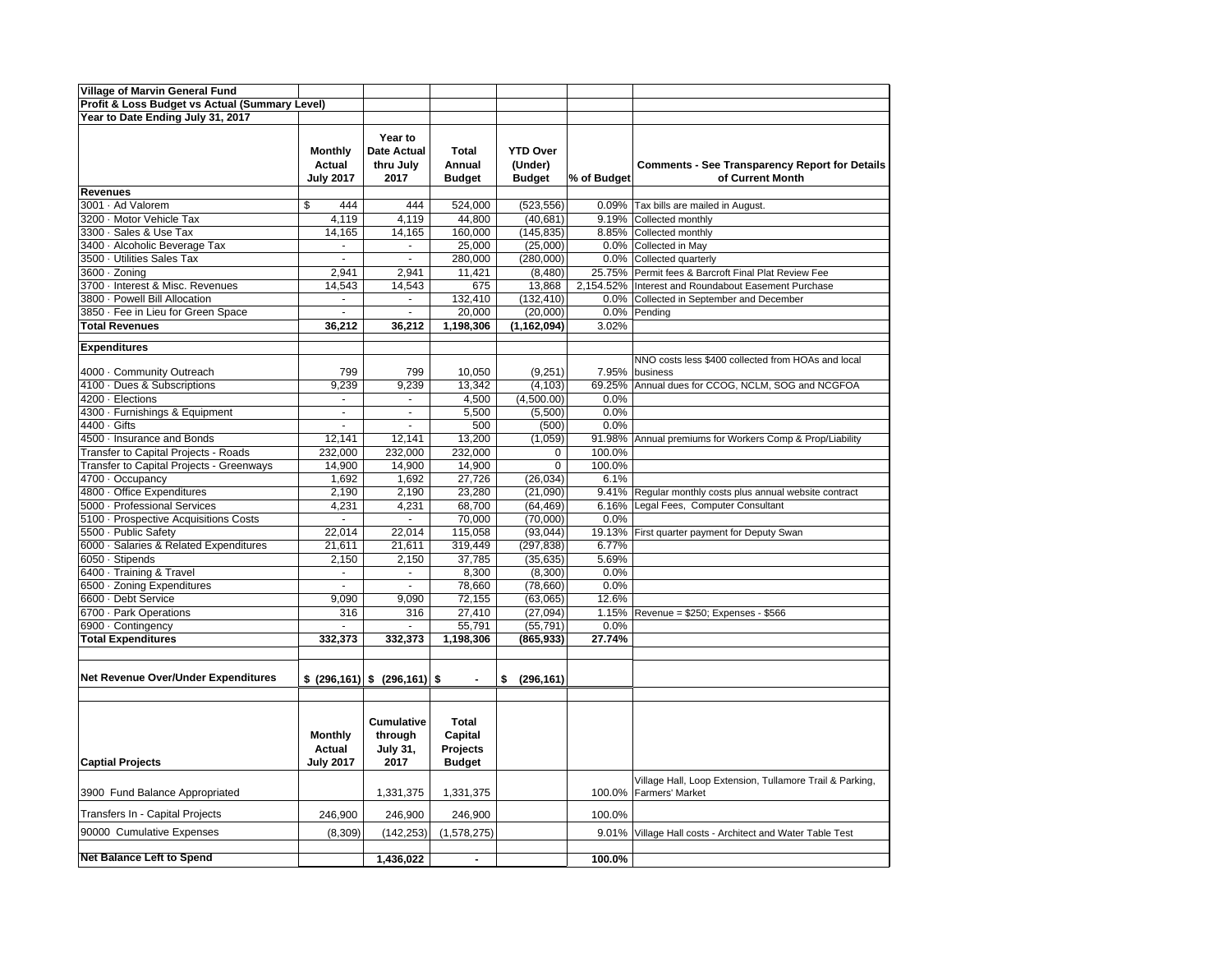# 3:03 PM Village of Marvin 08/17/17 **Transparency Report Revenue**

Accrual Basis July 2017

| <b>Type</b>                                                                                                         | <b>Date</b>                                                                                                                | Memo                                                                                                                                                                                          | <b>Class</b>                                                                                                                                                                                      | Amount                                                                          |
|---------------------------------------------------------------------------------------------------------------------|----------------------------------------------------------------------------------------------------------------------------|-----------------------------------------------------------------------------------------------------------------------------------------------------------------------------------------------|---------------------------------------------------------------------------------------------------------------------------------------------------------------------------------------------------|---------------------------------------------------------------------------------|
| 3001 · Ad Valorem                                                                                                   | 3005 · Current Year Taxes                                                                                                  |                                                                                                                                                                                               |                                                                                                                                                                                                   |                                                                                 |
| Deposit                                                                                                             | 07/31/2017                                                                                                                 | Deposit                                                                                                                                                                                       | General Fund: VOM                                                                                                                                                                                 | 443.55                                                                          |
|                                                                                                                     | Total 3005 · Current Year Taxes                                                                                            |                                                                                                                                                                                               |                                                                                                                                                                                                   | 443.55                                                                          |
|                                                                                                                     | Total 3001 · Ad Valorem                                                                                                    |                                                                                                                                                                                               |                                                                                                                                                                                                   | 443.55                                                                          |
|                                                                                                                     | 3200 Motor Vehicle Tax                                                                                                     |                                                                                                                                                                                               |                                                                                                                                                                                                   |                                                                                 |
| Deposit                                                                                                             | 3201 Collection and Distrib Fee<br>07/21/2017                                                                              | NCVTS July 2017                                                                                                                                                                               | General Fund: VOM                                                                                                                                                                                 | $-117.35$                                                                       |
|                                                                                                                     | Total 3201 · Collection and Distrib Fee                                                                                    |                                                                                                                                                                                               |                                                                                                                                                                                                   | $-117.35$                                                                       |
| Deposit<br>Deposit                                                                                                  | 3200 · Motor Vehicle Tax - Other<br>07/21/2017<br>07/21/2017                                                               | NCVTS July 2017<br>Refunds NCVTS June 2017                                                                                                                                                    | General Fund: VOM<br>General Fund: VOM                                                                                                                                                            | 4,233.08<br>3.38                                                                |
|                                                                                                                     | Total 3200 · Motor Vehicle Tax - Other                                                                                     |                                                                                                                                                                                               |                                                                                                                                                                                                   | 4,236.46                                                                        |
|                                                                                                                     | Total 3200 Motor Vehicle Tax                                                                                               |                                                                                                                                                                                               |                                                                                                                                                                                                   | 4,119.11                                                                        |
| Deposit                                                                                                             | 3300 · Sales & Use Tax<br>07/14/2017                                                                                       | May 2017 Sales & Use tax                                                                                                                                                                      | General Fund: VOM                                                                                                                                                                                 | 14,165.22                                                                       |
|                                                                                                                     | Total 3300 · Sales & Use Tax                                                                                               |                                                                                                                                                                                               |                                                                                                                                                                                                   | 14,165.22                                                                       |
| 3600 · Zoning                                                                                                       |                                                                                                                            |                                                                                                                                                                                               |                                                                                                                                                                                                   |                                                                                 |
| 3602 · Permits<br>Deposit<br>Deposit<br>Deposit<br>Deposit<br>Deposit<br>Deposit<br>Deposit<br>Deposit<br>General J | 07/03/2017<br>07/10/2017<br>07/12/2017<br>07/17/2017<br>07/17/2017<br>07/21/2017<br>07/26/2017<br>07/26/2017<br>07/31/2017 | 17-11926<br>17-11928<br>17-11934; Preserve<br>17-11824; The Preserve<br>16-11790; Amber Meadows<br>17-11936<br>various permits; Amber Meadows<br>17-11927 & 17-11939<br>July 2017 CC receipts | General Fund: VOM<br>General Fund: VOM<br>General Fund: Devel<br>General Fund: Devel<br>General Fund: Devel<br>General Fund: VOM<br>General Fund: Devel<br>General Fund: VOM<br>General Fund: VOM | 25.00<br>25.00<br>50.00<br>50.00<br>50.00<br>50.00<br>275.00<br>50.00<br>250.00 |
|                                                                                                                     | Total $3602 \cdot$ Permits                                                                                                 |                                                                                                                                                                                               |                                                                                                                                                                                                   | 825.00                                                                          |
|                                                                                                                     | 3603 · Development Fees                                                                                                    |                                                                                                                                                                                               |                                                                                                                                                                                                   |                                                                                 |
| Deposit<br>Deposit                                                                                                  | 07/10/2017<br>07/26/2017                                                                                                   | 17-11929; Amber Meadows<br><b>Barcroft Final Plat Review</b>                                                                                                                                  | General Fund: Devel<br>General Fund: Devel                                                                                                                                                        | 50.00<br>2,065.50                                                               |
|                                                                                                                     | Total 3603 · Development Fees                                                                                              |                                                                                                                                                                                               |                                                                                                                                                                                                   | 2,115.50                                                                        |
| Total 3600 · Zoning                                                                                                 |                                                                                                                            |                                                                                                                                                                                               |                                                                                                                                                                                                   | 2,940.50                                                                        |
|                                                                                                                     | 3700 · Interest & Misc. Revenues                                                                                           |                                                                                                                                                                                               |                                                                                                                                                                                                   |                                                                                 |
| Deposit                                                                                                             | 3704 · Interest Income - Savings<br>07/31/2017                                                                             | monthly interest                                                                                                                                                                              | General Fund: VOM                                                                                                                                                                                 | 23.60                                                                           |
|                                                                                                                     | Total 3704 · Interest Income - Savings                                                                                     |                                                                                                                                                                                               |                                                                                                                                                                                                   | 23.60                                                                           |
| Deposit                                                                                                             | 3705 · Interest Income Checking Acct<br>07/13/2017                                                                         | monthly interest                                                                                                                                                                              | General Fund: VOM                                                                                                                                                                                 | 69.74                                                                           |
|                                                                                                                     |                                                                                                                            | Total 3705 · Interest Income Checking Acct                                                                                                                                                    |                                                                                                                                                                                                   | 69.74                                                                           |
|                                                                                                                     |                                                                                                                            |                                                                                                                                                                                               |                                                                                                                                                                                                   |                                                                                 |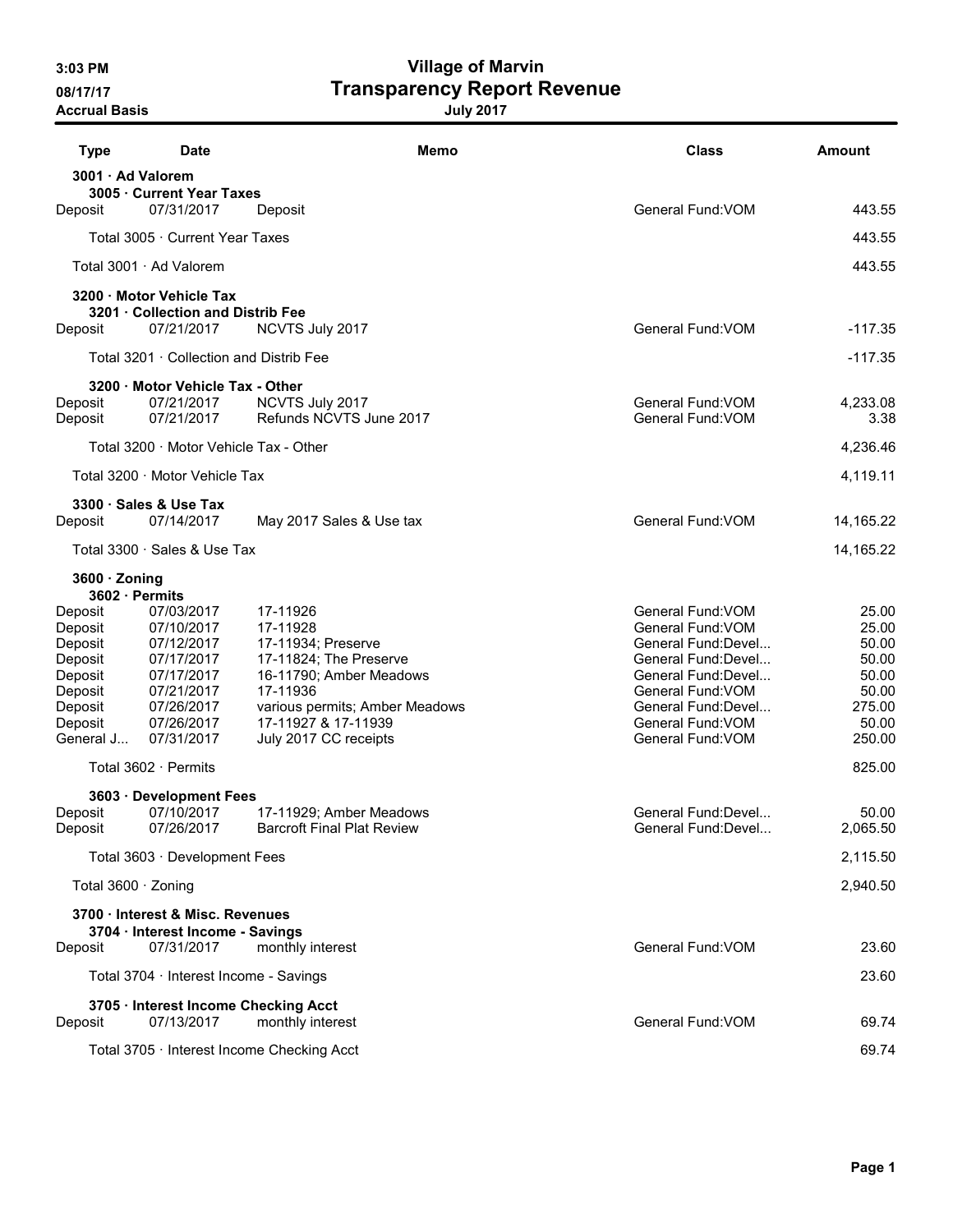# 3:03 PM Village of Marvin 08/17/17 **Transparency Report Revenue**

| Type         | Date                                       | Memo                             | <b>Class</b>      | Amount    |
|--------------|--------------------------------------------|----------------------------------|-------------------|-----------|
| Deposit      | 3708 · Miscellaneous Revenue<br>07/27/2017 | <b>DOT Easement Acquisitions</b> | General Fund: VOM | 14.450.00 |
|              | Total 3708 · Miscellaneous Revenue         |                                  |                   | 14.450.00 |
|              | Total 3700 · Interest & Misc. Revenues     |                                  |                   | 14.543.34 |
| <b>TOTAL</b> |                                            |                                  |                   | 36.211.72 |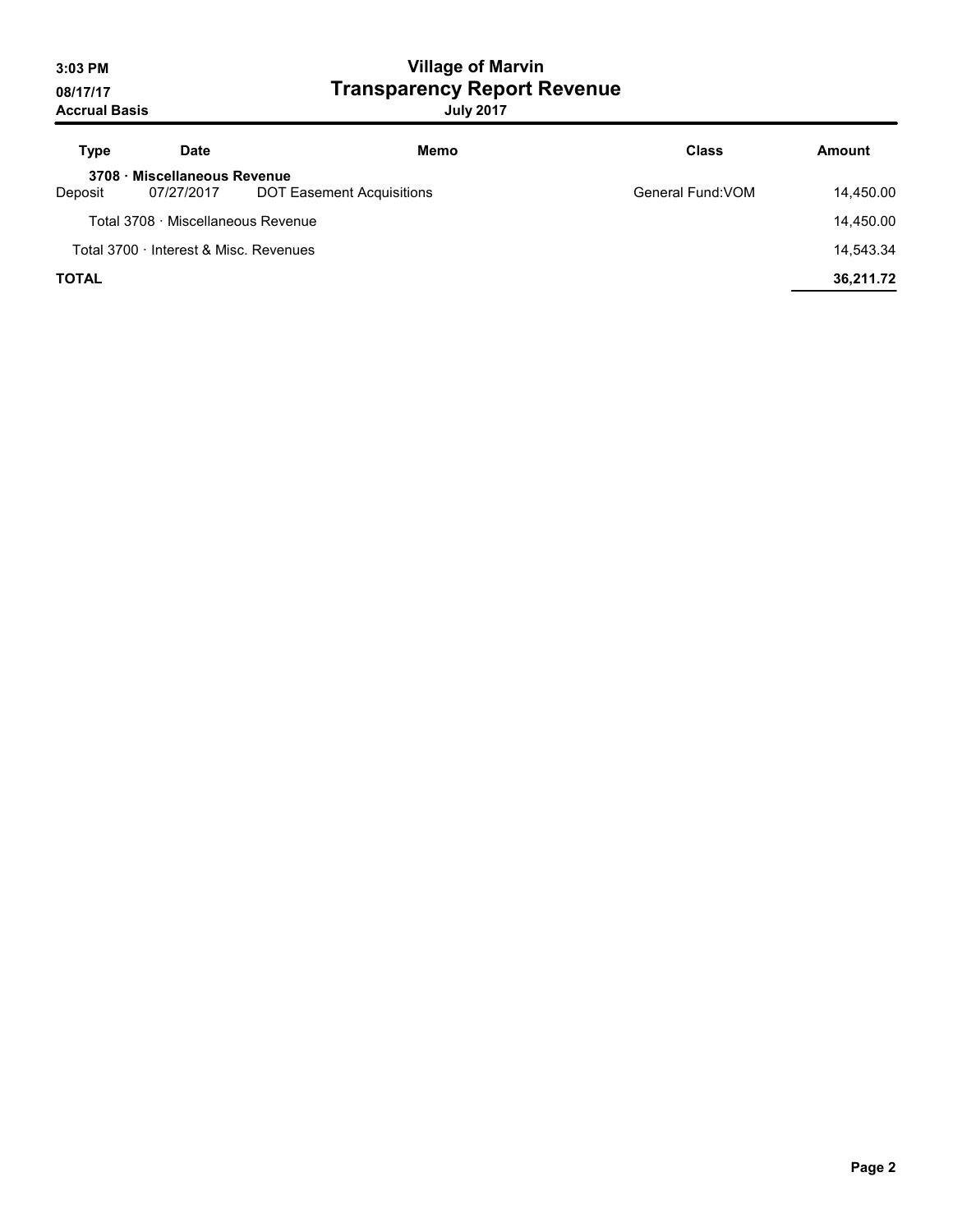### 08/17/17 08/17/17

| <b>Accrual Basis</b> |                                                                                 |                                                           | <b>July 2017</b>                                                           |                                        |                        |
|----------------------|---------------------------------------------------------------------------------|-----------------------------------------------------------|----------------------------------------------------------------------------|----------------------------------------|------------------------|
| Type                 | Date                                                                            | Name                                                      | Memo                                                                       | Class                                  | Amount                 |
|                      | 7060 · Transfers Out - Capital Project<br>General J 07/01/2017                  |                                                           | Transfer to Capital Project Fund                                           | General Fund:VOM                       | 246,900.00             |
|                      | Total 7060 · Transfers Out - Capital Project                                    |                                                           |                                                                            |                                        | 246,900.00             |
|                      | 4000 · Community Outreach<br>4001 · Community Events                            |                                                           |                                                                            |                                        |                        |
| Check                | 4001a · National Night Out<br>07/31/2017                                        | Darla Ladd                                                | Toys for the kids (Reimbursement)                                          | General Fund: VOM                      | 83.62                  |
| Bill<br>Bill         | 07/31/2017<br>07/31/2017                                                        | The Hinson Girls, LLC<br>Shea Rose Farm, Inc              | Entertainment<br>Pony Rides                                                | General Fund: VOM<br>General Fund: VOM | 500.00<br>300.00       |
|                      | Total 4001a · National Night Out                                                |                                                           |                                                                            |                                        | 883.62                 |
| Bill                 | 4001b · Movie Night<br>07/31/2017                                               | Bounce House Man                                          | Summer movie night - Castle Combo                                          | General Fund: VOM                      | 225.00                 |
| Bill<br>Bill         | 07/31/2017<br>07/31/2017                                                        | Bounce House Man<br>Bounce House Man                      | Summer movie night - snowcone machine<br>Summer movie night - 150 servings | General Fund: VOM<br>General Fund: VOM | 70.00<br>20.00         |
|                      | Total 4001b · Movie Night                                                       |                                                           |                                                                            |                                        | 315.00                 |
|                      | Total 4001 · Community Events                                                   |                                                           |                                                                            |                                        | 1,198.62               |
| Deposit              | 4003 · Vendor/HOA Event Contributions<br>07/03/2017                             |                                                           | Valhalla Farms HOA                                                         | General Fund: VOM                      | $-100.00$              |
| Deposit<br>Deposit   | 07/06/2017<br>07/17/2017                                                        |                                                           | Robert Epps Custom Homes<br>Marvin Creek HOA                               | General Fund: VOM<br>General Fund:VOM  | $-100.00$<br>$-200.00$ |
|                      |                                                                                 | Total 4003 · Vendor/HOA Event Contributions               |                                                                            |                                        | $-400.00$              |
|                      | Total 4000 · Community Outreach                                                 |                                                           |                                                                            |                                        | 798.62                 |
|                      | 4100 · Dues & Subscriptions<br>4150 · Membership Dues                           |                                                           |                                                                            |                                        |                        |
| Bill                 | 4153 · Dues - Centralina Coun<br>07/01/2017                                     | Centralina Council of Governments Annual Dues 2017-18     |                                                                            | General Fund:VOM                       | 1,483.44               |
|                      | Total 4153 · Dues - Centralina Coun                                             |                                                           |                                                                            |                                        | 1,483.44               |
| Bill                 | 4154 · Dues - NC Leag of Municipalitie<br>07/01/2017                            | <b>NCLM</b>                                               | 2017-18 Annual Service Fee & Subscriptions                                 | General Fund: VOM                      | 6.913.00               |
|                      |                                                                                 | Total 4154 · Dues - NC Leag of Municipalitie              |                                                                            |                                        | 6,913.00               |
|                      | 4156 · Dues - School of Govt                                                    |                                                           |                                                                            |                                        |                        |
| Bill                 | 07/01/2017<br>Total 4156 · Dues - School of Govt                                | School of Government Foundatio                            | 2017-18 Annual Dues                                                        | General Fund: VOM                      | 793.00<br>793.00       |
|                      | 4158 · Dues - Accounting & Finance                                              |                                                           |                                                                            |                                        |                        |
| Check                | 07/01/2017                                                                      | <b>NCGFOA</b>                                             | Annual Membership                                                          | General Fund: VOM                      | 50.00                  |
|                      | Total 4158 · Dues - Accounting & Finance<br>Total 4150 · Membership Dues        |                                                           |                                                                            |                                        | 50.00<br>9,239.44      |
|                      | Total 4100 · Dues & Subscriptions                                               |                                                           |                                                                            |                                        | 9,239.44               |
|                      | 4500 · Insurance and Bonds<br>4501 · Insurance - Liab & Property                |                                                           |                                                                            |                                        |                        |
| Bill                 | 07/01/2017                                                                      | Interlocal Risk Financing Fund of  2017-18 Annual Premium |                                                                            | General Fund: VOM                      | 9,086.85               |
|                      | Total 4501 · Insurance - Liab & Property                                        |                                                           |                                                                            |                                        | 9,086.85               |
| Bill                 | 4502 · Insurance - Worker's Comp<br>07/01/2017                                  | NC Interlocal Risk Management                             | 2017-18 Annual Premium                                                     | General Fund: VOM                      | 3,053.68               |
|                      | Total 4502 · Insurance - Worker's Comp                                          |                                                           |                                                                            |                                        | 3,053.68               |
|                      | Total 4500 · Insurance and Bonds                                                |                                                           |                                                                            |                                        | 12,140.53              |
|                      | 4700 · Occupancy<br>4702 · Occupancy - Electricity                              |                                                           |                                                                            |                                        |                        |
| Bill                 | 07/18/2017<br>Total 4702 · Occupancy - Electricity                              | Union Power Cooperative                                   | 5369518001 Village Hall                                                    | General Fund: VOM                      | 184.30<br>184.30       |
|                      | 4704 · Occupancy - Gas heat                                                     |                                                           |                                                                            |                                        |                        |
| Check                | 07/18/2017                                                                      | Piedmont Natural Gas                                      | monthly billing                                                            | General Fund: VOM                      | 22.00                  |
|                      | Total 4704 · Occupancy - Gas heat<br>4705 · Occupancy - Lawn Service            |                                                           |                                                                            |                                        | 22.00                  |
| Bill                 | 07/31/2017                                                                      | The Long Group, LLC                                       | Lawn service at Village Hall                                               | General Fund:VOM                       | 188.00                 |
|                      | Total 4705 · Occupancy - Lawn Service                                           |                                                           |                                                                            |                                        | 188.00                 |
|                      | 4706 · Occupancy - Maintenance/Repairs<br>Credit Car 07/01/2017                 | Liberty Waste                                             | Qtly trash collection                                                      | General Fund: VOM                      | 60.00                  |
|                      |                                                                                 | Total 4706 · Occupancy - Maintenance/Repairs              |                                                                            |                                        | 60.00                  |
| Bill                 | 4708 · Occupancy - Office Cleaning<br>07/31/2017                                | Maid Brigade-Charlotte NC                                 | Office cleaning July 12, 2017                                              | General Fund: VOM                      | 103.00                 |
| Bill                 | 07/31/2017<br>Total 4708 · Occupancy - Office Cleaning                          | Maid Brigade-Charlotte NC                                 | Office cleaning July 27, 2017                                              | General Fund: VOM                      | 103.00<br>206.00       |
|                      | 4709 Occupancy - Security Monitoring                                            |                                                           |                                                                            |                                        |                        |
| Check                | 07/26/2017                                                                      | <b>ADT Security Services</b>                              | Qtly Payment 7/24 - 10/25/17                                               | General Fund:VOM                       | 116.97                 |
|                      | Total 4709 · Occupancy - Security Monitoring<br>4710 Occupancy - Town Hall Rent |                                                           |                                                                            |                                        | 116.97                 |
| Check                | 07/02/2017                                                                      | T.R. Lawing Realty. Inc.                                  | monthly rent on town hall                                                  | General Fund: VOM                      | 915.00                 |
|                      | Total 4710 · Occupancy - Town Hall Rent                                         |                                                           |                                                                            |                                        | 915.00                 |
|                      | Total 4700 · Occupancy<br>4800 · Office Expenditures                            |                                                           |                                                                            |                                        | 1,692.27               |
| Check                | 4803 Office Exp - Bank Fees<br>07/31/2017                                       | <b>Heartland Payment Systems</b>                          | monthly CC fees                                                            | General Fund: VOM                      | 45.00                  |
|                      | Total 4803 · Office Exp - Bank Fees                                             |                                                           |                                                                            |                                        | 45.00                  |
|                      |                                                                                 |                                                           |                                                                            |                                        |                        |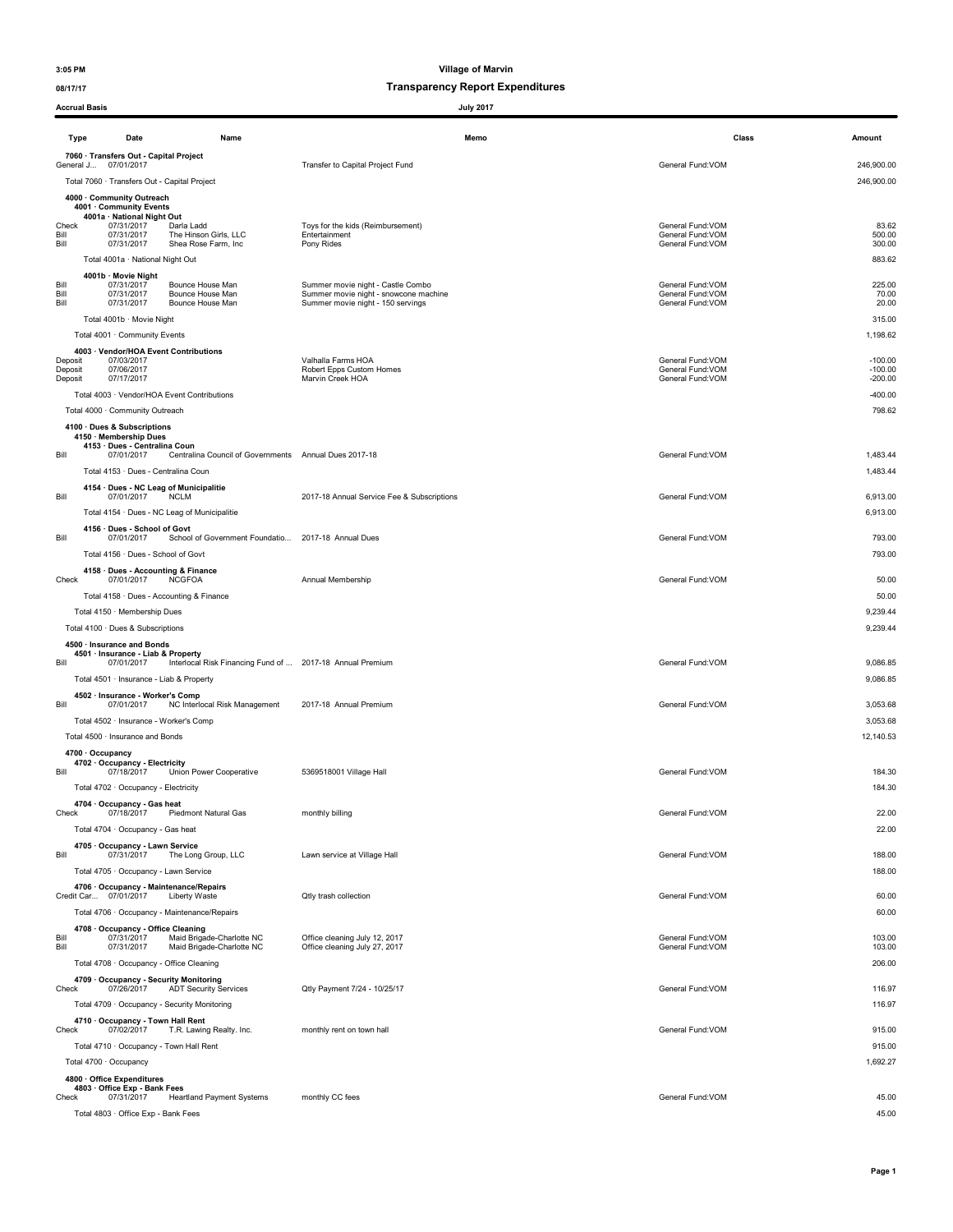### 08/17/17 08/17/17

| <b>Accrual Basis</b>   |                                                                                                                               |                                                                       | <b>July 2017</b>                                                                                                                                                                                                          |                                                                               |                                     |
|------------------------|-------------------------------------------------------------------------------------------------------------------------------|-----------------------------------------------------------------------|---------------------------------------------------------------------------------------------------------------------------------------------------------------------------------------------------------------------------|-------------------------------------------------------------------------------|-------------------------------------|
| Type                   | Date                                                                                                                          | Name                                                                  | Memo                                                                                                                                                                                                                      | Class                                                                         | Amount                              |
| Bill                   | 4804 · Office Exp - Copier Rental<br>07/15/2017                                                                               | RICOH USA, INC/Ikon Office Sol Monthly copier rental                  |                                                                                                                                                                                                                           | General Fund:VOM                                                              | 183.99                              |
|                        | Total 4804 · Office Exp - Copier Rental                                                                                       |                                                                       |                                                                                                                                                                                                                           |                                                                               | 183.99                              |
|                        | 4805 Office Exp - Meals<br>Credit Car 07/11/2017<br>Credit Car 07/26/2017                                                     | Restaurant<br>Restaurant                                              | Staff lunch- Barbie and Robyn<br>Personnel discussion - Robyn and Derek                                                                                                                                                   | General Fund:VOM<br>General Fund: VOM                                         | 28.17<br>18.90                      |
|                        | Total 4805 · Office Exp - Meals<br>4807 · Office Exp - Per Copy Costs                                                         |                                                                       |                                                                                                                                                                                                                           |                                                                               | 47.07                               |
| Bill                   | 07/01/2017<br>Total 4807 · Office Exp - Per Copy Costs                                                                        | RICOH USA, INC (Per Copy Cost)                                        | Base July 2017 Actual Color June 2017                                                                                                                                                                                     | General Fund:VOM                                                              | 94.99<br>94.99                      |
| Bill                   | 4809 · Office Exp - Software<br>07/07/2017<br>Total 4809 · Office Exp - Software                                              | Hour Computer Man                                                     | Hitman Pro 1 year subscription - Kelley and Derek                                                                                                                                                                         | General Fund: VOM                                                             | 54.95<br>54.95                      |
|                        | 4810 · Office Exp - Supplies                                                                                                  |                                                                       |                                                                                                                                                                                                                           |                                                                               |                                     |
| Credit<br>Bill<br>Bill | 07/13/2017<br>07/20/2017<br>07/31/2017                                                                                        | Office Depot<br>Office Depot<br>Crystal Springs                       | returned defective keyboard; Inv 940167909001<br>office supplies; Inv 944661109001<br>office water                                                                                                                        | General Fund: VOM<br>General Fund:VOM<br>General Fund: VOM                    | $-69.83$<br>145.16<br>11.31         |
|                        | Total 4810 · Office Exp - Supplies                                                                                            |                                                                       |                                                                                                                                                                                                                           |                                                                               | 86.64                               |
| Check                  | 4811 Office Exp - Telephone/DSL<br>07/12/2017                                                                                 | Windstream                                                            | Village Hall phone and internet                                                                                                                                                                                           | General Fund:VOM                                                              | 449.25                              |
|                        | Total 4811 · Office Exp - Telephone/DSL                                                                                       |                                                                       |                                                                                                                                                                                                                           |                                                                               | 449.25                              |
| Bill                   | 4812 Office Exp - Website Host/Email<br>07/01/2017<br>Credit Car 07/13/2017<br>Credit Car 07/13/2017<br>Credit Car 07/13/2017 | VC3, Inc.<br>Microsoft online<br>Microsoft online<br>Microsoft online | Annual website hosting FY17-18<br>Email for planning board members and tax collector<br>Sharepoint for Council, Clerk, Village Administrator, Finance Officer, Planning Board Chair<br>Office 365 Enterprise E3 for Karen | General Fund:VOM<br>General Fund:VOM<br>General Fund:VOM<br>General Fund: VOM | 1.140.00<br>14.00<br>54.00<br>20.00 |
|                        | Total 4812 · Office Exp - Website Host/Email                                                                                  |                                                                       |                                                                                                                                                                                                                           |                                                                               | 1,228.00                            |
|                        | Total 4800 · Office Expenditures                                                                                              |                                                                       |                                                                                                                                                                                                                           |                                                                               | 2,189.89                            |
|                        | 5000 · Professional Services<br>5001 · Prof Fees - Attorney                                                                   |                                                                       |                                                                                                                                                                                                                           |                                                                               |                                     |
| Bill                   | 50010 · Retainer<br>07/31/2017                                                                                                | Cox Law Firm, PLLC                                                    | Retainer - July 2017                                                                                                                                                                                                      | General Fund:VOM                                                              | 250.00                              |
|                        | Total 50010 · Retainer                                                                                                        |                                                                       |                                                                                                                                                                                                                           |                                                                               | 250.00                              |
| Bill<br>Bill           | 50011 · On Call Services<br>07/31/2017<br>07/31/2017                                                                          | Cox Law Firm, PLLC<br>Interlocal Risk Financing Fund of               | Time Entries - July (13 hours)<br>Deductible for legal claim 3160081817                                                                                                                                                   | General Fund:VOM<br>General Fund: VOM                                         | 2,925.00<br>1,000.00                |
|                        | Total 50011 · On Call Services                                                                                                |                                                                       |                                                                                                                                                                                                                           |                                                                               | 3,925.00                            |
|                        | Total 5001 · Prof Fees - Attorney                                                                                             |                                                                       |                                                                                                                                                                                                                           |                                                                               | 4,175.00                            |
| Bill<br>Bill           | 5004 · Prof Fees - Computer Consultant<br>07/05/2017<br>07/10/2017                                                            | Hour Computer Man<br>Hour Computer Man                                | Onsite support - various issues<br>Onsite support - various issues                                                                                                                                                        | General Fund:VOM<br>General Fund:VOM                                          | 18.75<br>37.50                      |
|                        |                                                                                                                               | Total 5004 · Prof Fees - Computer Consultant                          |                                                                                                                                                                                                                           |                                                                               | 56.25                               |
|                        | Total 5000 · Professional Services<br>5500 · Public Safety                                                                    |                                                                       |                                                                                                                                                                                                                           |                                                                               | 4,231.25                            |
| Bill                   | 5502 · Public Safety - Deputy Contract<br>07/01/2017                                                                          |                                                                       | Union County Finance Department 2017-18 Deputy Contract - 1st quarter                                                                                                                                                     | General Fund:VOM                                                              | 22,014.50                           |
|                        | Total 5502 · Public Safety - Deputy Contract<br>Total 5500 · Public Safety                                                    |                                                                       |                                                                                                                                                                                                                           |                                                                               | 22,014.50<br>22,014.50              |
|                        | 6000 · Salaries & Related Expenditures                                                                                        |                                                                       |                                                                                                                                                                                                                           |                                                                               |                                     |
| Paycheck<br>Paycheck   | 6001 · Gross Wages<br>6003 · Village Administrator/Senior Pl<br>07/14/2017<br>07/31/2017                                      | Robyn M. Stuber<br>Robyn M. Stuber                                    | <b>Direct Deposit</b><br><b>Direct Deposit</b>                                                                                                                                                                            | General Fund: VOM<br>General Fund: VOM                                        | 2,625.00<br>2,625.00                |
|                        |                                                                                                                               | Total 6003 · Village Administrator/Senior Pl                          |                                                                                                                                                                                                                           |                                                                               | 5,250.00                            |
| Paycheck<br>Paycheck   | $6004 \cdot$ Clerk<br>07/14/2017<br>07/31/2017                                                                                | Barbara R. Blackwell<br>Barbara R. Blackwell                          | <b>Direct Deposit</b><br><b>Direct Deposit</b>                                                                                                                                                                            | General Fund: VOM<br>General Fund: VOM                                        | 1,891.03<br>2,083.33                |
|                        | Total 6004 · Clerk                                                                                                            |                                                                       |                                                                                                                                                                                                                           |                                                                               | 3,974.36                            |
| Paycheck               | 6005 · Finance Officer<br>07/14/2017                                                                                          | Christine A Robertson                                                 | <b>Direct Deposit</b>                                                                                                                                                                                                     | General Fund:VOM                                                              | 968.00                              |
| Paycheck               | 07/31/2017<br>Total 6005 · Finance Officer                                                                                    | Christine A Robertson                                                 | <b>Direct Deposit</b>                                                                                                                                                                                                     | General Fund:VOM                                                              | 448.00<br>1,416.00                  |
|                        | 6002 · Tax Collector                                                                                                          |                                                                       |                                                                                                                                                                                                                           |                                                                               |                                     |
| Paycheck<br>Paycheck   | 07/14/2017<br>07/31/2017                                                                                                      | Nancy A. Schneeberger<br>Nancy A. Schneeberger                        | <b>Direct Deposit</b><br><b>Direct Deposit</b>                                                                                                                                                                            | General Fund:VOM<br>General Fund:VOM                                          | 256.00<br>208.00                    |
|                        | Total 6002 · Tax Collector                                                                                                    |                                                                       |                                                                                                                                                                                                                           |                                                                               | 464.00                              |
| Paycheck<br>Paycheck   | 6007 · Zoning Assistant<br>07/14/2017<br>07/31/2017                                                                           | Kelley S. Moore<br>Kelley S. Moore                                    | <b>Direct Deposit</b><br><b>Direct Deposit</b>                                                                                                                                                                            | General Fund:VOM<br>General Fund:VOM                                          | 367.50<br>412.50                    |
|                        | Total 6007 · Zoning Assistant<br>6031 · Park Mgr / Code Enforcement                                                           |                                                                       |                                                                                                                                                                                                                           |                                                                               | 780.00                              |
| Paycheck<br>Paycheck   | 07/14/2017<br>07/31/2017                                                                                                      | Derek R Durst<br>Derek R Durst                                        | <b>Direct Deposit</b><br><b>Direct Deposit</b>                                                                                                                                                                            | General Fund: Park Operations<br>General Fund: Park Operations                | 1,516.67<br>1,516.67                |
|                        | Total 6031 · Park Mgr / Code Enforcement                                                                                      |                                                                       |                                                                                                                                                                                                                           |                                                                               | 3,033.34                            |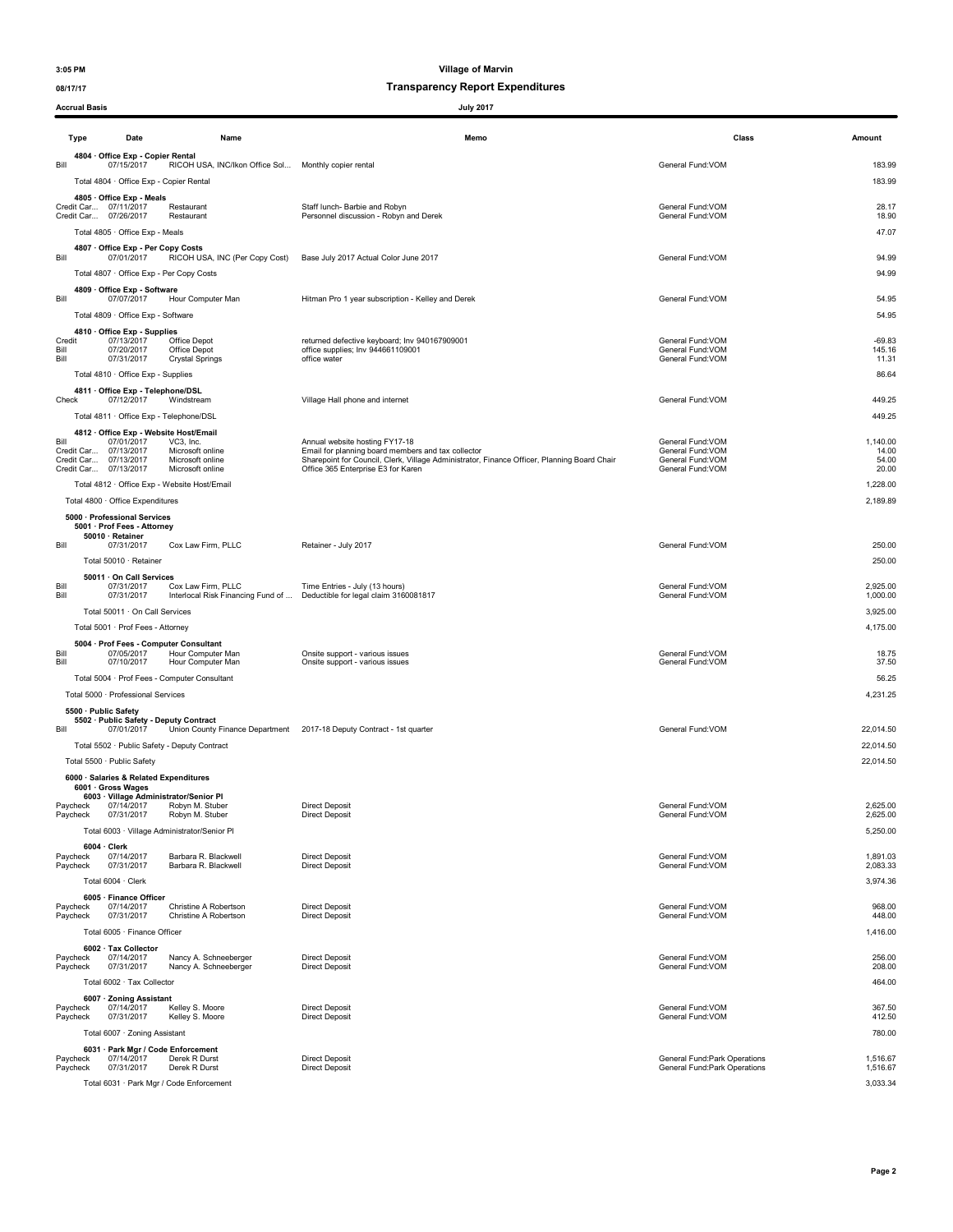### 08/17/17 08/17/17

Accrual Basis July 2017

| Type                  | Date                                       | Name                                           | Memo                                                         | Class                                                          | Amount              |
|-----------------------|--------------------------------------------|------------------------------------------------|--------------------------------------------------------------|----------------------------------------------------------------|---------------------|
|                       |                                            | 6711 · Park Maintenance Associates             |                                                              |                                                                |                     |
| Paycheck              | 07/14/2017                                 | Justin T Moore                                 | <b>Direct Deposit</b>                                        | General Fund:Park Operations                                   | 92.50               |
| Paycheck              | 07/14/2017                                 | Nicholas R Muti                                | <b>Direct Deposit</b>                                        | General Fund: Park Operations                                  | 203.00              |
| Paycheck              | 07/14/2017                                 | Nicholas R Muti                                | <b>Direct Deposit</b>                                        | General Fund: Park Operations                                  | 29.00               |
| Paycheck<br>Paycheck  | 07/14/2017<br>07/14/2017                   | Willis E. Helms<br>Willis E. Helms             | <b>Direct Deposit</b><br><b>Direct Deposit</b>               | General Fund: Park Operations<br>General Fund:Park Operations  | 471.25<br>14.50     |
| Paycheck              | 07/31/2017                                 | Justin T Moore                                 | <b>Direct Deposit</b>                                        | General Fund:Park Operations                                   | 132.50              |
| Paycheck              | 07/31/2017                                 | Nicholas R Muti                                | <b>Direct Deposit</b>                                        | General Fund: Park Operations                                  | 558.25              |
| Paycheck<br>General J | 07/31/2017<br>07/31/2017                   | Willis E. Helms                                | <b>Direct Deposit</b><br>Reclass Justin's gross pay for July | General Fund: Park Operations<br>General Fund: VOM             | 416.88<br>$-225.00$ |
|                       |                                            | Total 6711 · Park Maintenance Associates       |                                                              |                                                                | 1,692.88            |
|                       | 6711b · Park Seasonal Associates           |                                                |                                                              |                                                                |                     |
|                       | General J 07/31/2017                       |                                                | Reclass Justin's gross pay for July                          | General Fund: VOM                                              | 225.00              |
|                       |                                            | Total 6711b · Park Seasonal Associates         |                                                              |                                                                | 225.00              |
|                       | 6001 · Gross Wages - Other                 |                                                |                                                              |                                                                |                     |
| Paycheck<br>Paycheck  | 07/14/2017<br>07/14/2017                   | Barbara R. Blackwell<br>Robyn M. Stuber        | <b>Direct Deposit</b><br><b>Direct Deposit</b>               | General Fund: VOM<br>General Fund: VOM                         | 192.30<br>0.00      |
|                       |                                            |                                                |                                                              |                                                                |                     |
|                       | Total 6001 · Gross Wages - Other           |                                                |                                                              |                                                                | 192.30              |
|                       | Total 6001 · Gross Wages                   |                                                |                                                              |                                                                | 17,027.88           |
|                       | 6080 · Fringe Benefits                     | 6083 · Payroll - Health/Life Insurance         |                                                              |                                                                |                     |
| Bill                  | 07/01/2017                                 | Municipal Insurance Trust of NC                | monthly health insurance full time staff - July              | General Fund: VOM                                              | 2,178.00            |
|                       |                                            | Total 6083 · Payroll - Health/Life Insurance   |                                                              |                                                                | 2,178.00            |
|                       | 6084 · Payroll - Retirement Exp            |                                                |                                                              |                                                                |                     |
| Paycheck              | 07/14/2017                                 | Barbara R. Blackwell                           | <b>Direct Deposit</b>                                        | General Fund: VOM                                              | 156.25              |
| Paycheck              | 07/14/2017<br>07/14/2017                   | Derek R Durst<br>Robyn M. Stuber               | <b>Direct Deposit</b>                                        | General Fund: Park Operations                                  | 113.75              |
| Paycheck<br>Paycheck  | 07/31/2017                                 | Barbara R. Blackwell                           | <b>Direct Deposit</b><br><b>Direct Deposit</b>               | General Fund: VOM<br>General Fund: VOM                         | 196.88<br>156.25    |
| Paycheck              | 07/31/2017                                 | Derek R Durst                                  | <b>Direct Deposit</b>                                        | General Fund: Park Operations                                  | 113.75              |
| Paycheck              | 07/31/2017                                 | Robyn M. Stuber                                | <b>Direct Deposit</b>                                        | General Fund: VOM                                              | 196.88              |
|                       | Total 6084 · Payroll - Retirement Exp      |                                                |                                                              |                                                                | 933.76              |
|                       | Total 6080 · Fringe Benefits               |                                                |                                                              |                                                                | 3,111.76            |
|                       | 6090 · Payroll Tax                         |                                                |                                                              |                                                                |                     |
|                       | 6091 · FICA/941 (Town match)<br>07/14/2017 | Barbara R. Blackwell                           | <b>Direct Deposit</b>                                        | General Fund: VOM                                              | 125.49              |
| Paycheck<br>Paycheck  | 07/14/2017                                 | Barbara R. Blackwell                           | <b>Direct Deposit</b>                                        | General Fund:VOM                                               | 29.35               |
| Paycheck              | 07/14/2017                                 | Christine A Robertson                          | <b>Direct Deposit</b>                                        | General Fund:VOM                                               | 60.02               |
| Paycheck<br>Paycheck  | 07/14/2017<br>07/14/2017                   | Christine A Robertson<br>Derek R Durst         | <b>Direct Deposit</b><br><b>Direct Deposit</b>               | General Fund: VOM<br>General Fund: Park Operations             | 14.04<br>88.36      |
| Paycheck              | 07/14/2017                                 | Derek R Durst                                  | <b>Direct Deposit</b>                                        | General Fund: Park Operations                                  | 20.67               |
| Paycheck              | 07/14/2017                                 | Justin T Moore                                 | <b>Direct Deposit</b>                                        | General Fund:Park Operations                                   | 5.74                |
| Paycheck              | 07/14/2017                                 | Justin T Moore                                 | <b>Direct Deposit</b>                                        | General Fund:Park Operations<br>General Fund: VOM              | 1.34                |
| Paycheck<br>Paycheck  | 07/14/2017<br>07/14/2017                   | Kelley S. Moore<br>Kelley S. Moore             | Direct Deposit<br><b>Direct Deposit</b>                      | General Fund: VOM                                              | 22.79<br>5.33       |
| Paycheck              | 07/14/2017                                 | Nancy A. Schneeberger                          | <b>Direct Deposit</b>                                        | General Fund:VOM                                               | 15.87               |
| Paycheck              | 07/14/2017                                 | Nancy A. Schneeberger                          | <b>Direct Deposit</b>                                        | General Fund: VOM                                              | 3.71                |
| Paycheck<br>Paycheck  | 07/14/2017<br>07/14/2017                   | Nicholas R Muti<br>Nicholas R Muti             | <b>Direct Deposit</b><br><b>Direct Deposit</b>               | General Fund: Park Operations<br>General Fund: Park Operations | 14.38<br>3.36       |
| Paycheck              | 07/14/2017                                 | Robyn M. Stuber                                | <b>Direct Deposit</b>                                        | General Fund:VOM                                               | 157.34              |
| Paycheck              | 07/14/2017                                 | Robyn M. Stuber                                | <b>Direct Deposit</b>                                        | General Fund:VOM                                               | 36.80               |
| Paycheck<br>Paycheck  | 07/14/2017<br>07/14/2017                   | Willis E. Helms<br>Willis E. Helms             | <b>Direct Deposit</b><br><b>Direct Deposit</b>               | General Fund: Park Operations<br>General Fund:Park Operations  | 30.11<br>7.04       |
| Paycheck              | 07/31/2017                                 | Brian W. Beaty                                 | <b>Direct Deposit</b>                                        | General Fund:VOM                                               | 27.90               |
| Paycheck              | 07/31/2017                                 | Brian W. Beaty                                 | <b>Direct Deposit</b>                                        | General Fund:VOM                                               | 6.53                |
| Paycheck<br>Paycheck  | 07/31/2017<br>07/31/2017                   | Joseph E. Pollino Jr.<br>Joseph E. Pollino Jr. | <b>Direct Deposit</b><br><b>Direct Deposit</b>               | General Fund: VOM<br>General Fund:VOM                          | 31.00<br>7.25       |
| Paycheck              | 07/31/2017                                 | Nicholas R. Dispenziere                        | <b>Direct Deposit</b>                                        | General Fund:VOM                                               | 24.80               |
| Paycheck              | 07/31/2017                                 | Nicholas R. Dispenziere                        | <b>Direct Deposit</b>                                        | General Fund:VOM                                               | 5.80                |
| Paycheck<br>Paycheck  | 07/31/2017<br>07/31/2017                   | Robert E Epps<br>Robert E Epps                 | <b>Direct Deposit</b><br><b>Direct Deposit</b>               | General Fund:VOM<br>General Fund:VOM                           | 24.80<br>5.80       |
| Paycheck              | 07/31/2017                                 | Ronald J. Salimao                              | <b>Direct Deposit</b>                                        | General Fund: VOM                                              | 24.80               |
| Paycheck              | 07/31/2017                                 | Ronald J. Salimao                              | <b>Direct Deposit</b>                                        | General Fund:VOM                                               | 5.80                |
| Paycheck              | 07/31/2017                                 | Barbara R. Blackwell                           | <b>Direct Deposit</b>                                        | General Fund:VOM                                               | 125.49              |
| Paycneck<br>Paycheck  | 07/31/2017<br>07/31/2017                   | Barbara R. Blackwell<br>Christine A Robertson  | <b>DIFECT DEPOSIT</b><br><b>Direct Deposit</b>               | General Fund: VOM<br>General Fund: VOM                         | 29.35<br>27.77      |
| Paycheck              | 07/31/2017                                 | Christine A Robertson                          | <b>Direct Deposit</b>                                        | General Fund:VOM                                               | 6.49                |
| Paycheck<br>Paycheck  | 07/31/2017<br>07/31/2017                   | Derek R Durst<br>Derek R Durst                 | <b>Direct Deposit</b><br><b>Direct Deposit</b>               | General Fund: Park Operations<br>General Fund:Park Operations  | 88.36<br>20.66      |
| Paycheck              | 07/31/2017                                 | Justin T Moore                                 | <b>Direct Deposit</b>                                        | General Fund:Park Operations                                   | 8.21                |
| Paycheck              | 07/31/2017                                 | Justin T Moore                                 | <b>Direct Deposit</b>                                        | General Fund:Park Operations                                   | 1.92                |
| Paycheck<br>Paycheck  | 07/31/2017<br>07/31/2017                   | Kelley S. Moore<br>Kelley S. Moore             | <b>Direct Deposit</b><br><b>Direct Deposit</b>               | General Fund:VOM<br>General Fund:VOM                           | 25.57<br>5.98       |
| Paycheck              | 07/31/2017                                 | Nancy A. Schneeberger                          | <b>Direct Deposit</b>                                        | General Fund:VOM                                               | 12.89               |
| Paycheck              | 07/31/2017                                 | Nancy A. Schneeberger                          | <b>Direct Deposit</b>                                        | General Fund:VOM                                               | 3.01                |
| Paycheck              | 07/31/2017                                 | Nicholas R Muti<br>Nicholas R Muti             | <b>Direct Deposit</b><br><b>Direct Deposit</b>               | General Fund: Park Operations<br>General Fund: Park Operations | 34.61               |
| Paycheck<br>Paycheck  | 07/31/2017<br>07/31/2017                   | Robyn M. Stuber                                | <b>Direct Deposit</b>                                        | General Fund:VOM                                               | 8.10<br>157.34      |
| Paycheck              | 07/31/2017                                 | Robyn M. Stuber                                | <b>Direct Deposit</b>                                        | General Fund:VOM                                               | 36.80               |
| Paycheck<br>Paycheck  | 07/31/2017<br>07/31/2017                   | Willis E. Helms<br>Willis E. Helms             | <b>Direct Deposit</b><br><b>Direct Deposit</b>               | General Fund: Park Operations<br>General Fund: Park Operations | 25.85<br>6.04       |
|                       |                                            |                                                |                                                              |                                                                |                     |

Total 6091 · FICA/941 (Town match) 1,430.66

Total 6090 · Payroll Tax 1,430.66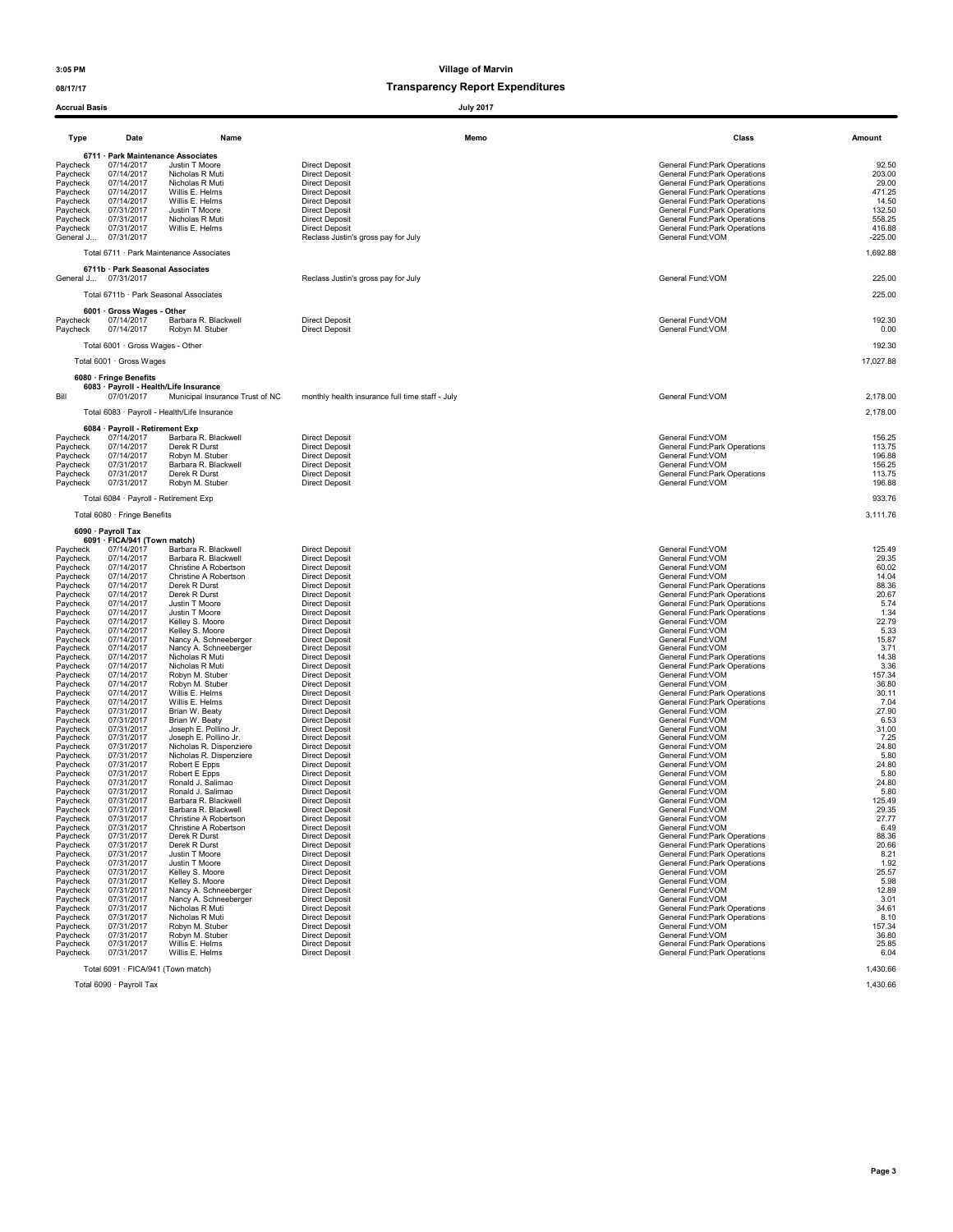#### 08/17/17 Transparency Report Expenditures

Type Date Name Memo Class Amount 6100 · Other Payroll Expenditures 6102 · Direct Deposit Fees<br>Liability C... 07/13/2017 QuickBooks Payroll Service Fee for 9 direct deposit(s) at \$1.75 each General Fund:VOM General Fund:VOM C... 07/13/2017 QuickBooks Payroll Service Paycheck 07/14/2017 Barbara R. Blackwell Direct Deposit General Fund:VOM 0.00 Paycheck 07/14/2017 Christine A Robertson Direct Deposit General Fund:VOM 0.00 Paycheck 07/14/2017 Derek R Durst Direct Deposit General Fund:Park Operations 0.00 Paycheck 07/14/2017 Justin TMoore Per US Such Deposit<br>
Paycheck 07/14/2017 Barbara R. Blackwell Direct Deposit<br>
Paycheck 07/14/2017 Christine A Robertson Direct Deposit<br>
Paycheck 07/14/2017 Justin T Moore Direct Deposit<br>
P orthus and the VS. Moore Medievics of Direct Deposit Control of the Senetal Fund:VOM orthus and the Ceneral Fund:VOM 0.000 Ceneral Fund:VOM 0.000 Ceneral Fund:VOM 0.000 Ceneral Fund:VOM 0.000 Ceneral Fund:VOM 0.000 Ceneral Paycheck 07/14/2017 Nancy A. Schneeberger Direct Deposit General Fund: General Fund: VOM General Fund: VOM 0.00 Paycheck 07/14/2017 Nicholas R Muti Direct Deposit<br>Paycheck 07/14/2017 Nicholas R Muti Direct Deposit Direct Deposit<br>Paycheck 07/14/2017 Robyn M. Stuber Direct Deposit Direct Deposit General Fund:Park Operations 0.00<br>Paych Paycheck 07/14/2017 Robyn M. Stuber Direct Deposit General Fund:VOM 0.00 Paycheck 07/14/2017 Willis E. Helms Direct Deposit General Fund:Park Operations 0.00 Liability C... 07/28/2017 QuickBooks Payroll Service Fee for 14 direct deposit(s) at \$1.75 each General Fund:VOM C.<br>
Paycheck 07/31/2017 Berichara R. Blackwell Direct Deposit<br>
Paycheck 07/31/2017 Christine A Robertson Dire Paycheck 07/31/2017 Barbara R. Blackwell Direct Deposit Direct Deposit General Fund:VOM General Fund:VOM 0.00 Paycheck 07/31/2017 Christine A Robertson Direct Deposit General Fund:VOM General Fund:VOM 0.00 Paycheck 07/31/2017 Derek R Durst Mateur Direct Deposit<br>Paycheck 07/31/2017 Justin TMoore Mateur Direct Deposit Mateur Direct Direct Secret (Secret Particle of General Fund:Park Operations to a mateur 0.00<br>Paycheck 07/31/2 Paycheck 07/31/2017 Nancy A. Schneeberger Direct Deposit General Fund:VOM 0.00 raycheck 07/31/2017 Nicholas R.Muti Direct Deposit<br>Paycheck 07/31/2017 Nicholas R.Muti Direct Deposit General Fund:Park Operations General Fund:Park Operations 0<br>Paycheck 07/31/2017 Willis E. Helms – Direct Deposit Genera Paycheck 07/31/2017 Robyn M. Stuber Direct Deposit General Fund: Direct Deposit General Fund:VOM O.00<br>Paycheck 07/31/2017 Willis E. Helms Direct Deposit General American Direct Deposit General Fund:Park Operations i Total 6102 · Direct Deposit Fees 40.25 Total 6100 · Other Payroll Expenditures 40.25 Total 6000 · Salaries & Related Expenditures 21,610.55 6050 · Stipends 6051 · Council Paycheck 07/31/2017 Nicholas R. Dispenziere Direct Deposit General Fund:VOM 400.00 Paycheck 07/31/2017 Robert E Epps Direct Deposit General Fund:VOM 400.00 Paycheck 07/31/2017 Ronald J. Salimao Direct Deposit Deposit General Fund:VOM General Fund:VOM 400.00 Total 6051 · Council 1,200.00  $6052 \cdot$  Mayor<br>Paycheck 07/31/2017 Paycheck 07/31/2017 Joseph E. Pollino Jr. Direct Deposit General Fund:VOM 500.00 Total 6052 · Mayor 500.00 6053 · Mayor Pro Tem Paycheck 07/31/2017 Brian W. Beaty Direct Deposit General Fund:VOM 450.00 Total 6053 · Mayor Pro Tem 450.00 Total 6050 · Stipends 2,150.00 6600 · Debt Service 6601 · Mar-Efird park principal pymts Bill 07/04/2017 Bank of America NA Principal Payment for Marvin Efird Park Loan-Invoice #1710003912 General Fund:VOM 8,928.57 Total 6601 · Mar-Efird park principal pymts 8,928.57 6602 · Marvin-Efird Park Loan Interest Bill 07/04/2017 Bank of America NA Interest Payment for Marvin Efird Park Loan General Fund:VOM 161.31 Total 6602 · Marvin-Efird Park Loan Interest 161.31 Total 6600 · Debt Service 9,089.88 6700 · Park Operations 6701 · Park Revenue 6702 · Barn Rentals Deposit 07/06/2017 **Lavery; 7/22/17** Lavery; 7/22/17 **Channel Punch Control Control Control Control Control Control Control Control Control Control Control Control Control Control Control Control Control Control Control Co** Total 6702 · Barn Rentals **-150.00** · 150.00 6706 · Non-Resident Parking<br>Deposit 07/26/2017 Annual; Coleman General Fund:Park Operations 50.00<br>General J... 07/31/2017 July 2017 CC receipts Total 6706 · Non-Resident Parking -90.00 · 90.00 · 90.00 · 90.00 · 90.00 · 90.00 · 90.00 · 90.00 · 90.00 · 90.00 · 90.00 · 90.00 · 90.00 · 90.00 · 90.00 · 90.00 · 90.00 · 90.00 · 90.00 · 90.00 · 90.00 · 90.00 · 90.00 · 90. 6701 · Park Revenue - Other<br>Deposit 07/26/2017 Daily; 2 passes and the position of the passes of the contract of the contract of the contract of the contract of the contract of the contract of the contract of the contract of the contract of the contract of the contract Total 6701 · Park Revenue - Other -10.00 Total 6701 · Park Revenue -250.00 6709 · Park Expenditures 6720 · Electricity, Gas & Water Check 07/07/2017 Union County Public Works Water usage 5/25/17-6/26/17<br>
Check 07/07/2017 Union Power Cooperative 5369518006 Barthroom<br>
Bill 07/18/2017 Union Power Cooperative 5369518006 Barthroom<br>
Bill 07/18/2017 Union Pow Bill 07/18/2017 Union Power Cooperative 5369518008 Barn General Fund:Park Operations 56.56 Bill 07/18/2017 Union Power Cooperative 5369518006 Bathroom General Fund:Park Operations 75.90 Bill 07/18/2017 Union Power Cooperative 5369518010 Shed General Fund:Park Operations 31.25 Total 6720 · Electricity, Gas & Water 175.18 6735 · Maintenance Expenses 6742 · Supplies Credit Car... 07/12/2017 Play It Again Sports Replacement conhole bags and waters for park staff Credit Car... 07/12/2017 Play It Again Sports Replacement Gatorades and waters for park staff General Fund:Park Operations 11 Credit Car… 07/16/2017 Lowes Home Improvement Gatorades and waters for park staff<br>Credit Car… 07/27/2017 Lowes Home Improvement New lock for Garden Shed to and the staff of the state of the st Care in the care of the credit Care of the Credit Care of the Credit Care of Credit Care of Credit Care of Care of the Credit Care of Care of the Credit Care of the Credit Care of the Credit Care of the Credit Care of the Total 6742 · Supplies 49.66 6744 · Vehic, Equip Repair & Maint Bill 07/07/2017 Doug Pierce Repaired PowerWasher General Fund:Park Operations 45.00<br>Credit Car... 07/18/2017 Goodyear Auto Service Center New tire for Mule General Fund:Park Operations 90.95 Schemal Fund:Park Operations Total 6744 · Vehic, Equip Repair & Maint 135.95 6751 · Gas for Vehicles Credit Car... 07/10/2017 QT Gas for equipment General Fund:Park Operations 48.87 Credit Car... 07/16/2017 QT Gas for equipment General Fund:Park Operations 26.62 Accrual Basis July 2017

Total 6751 · Gas for Vehicles 75.49